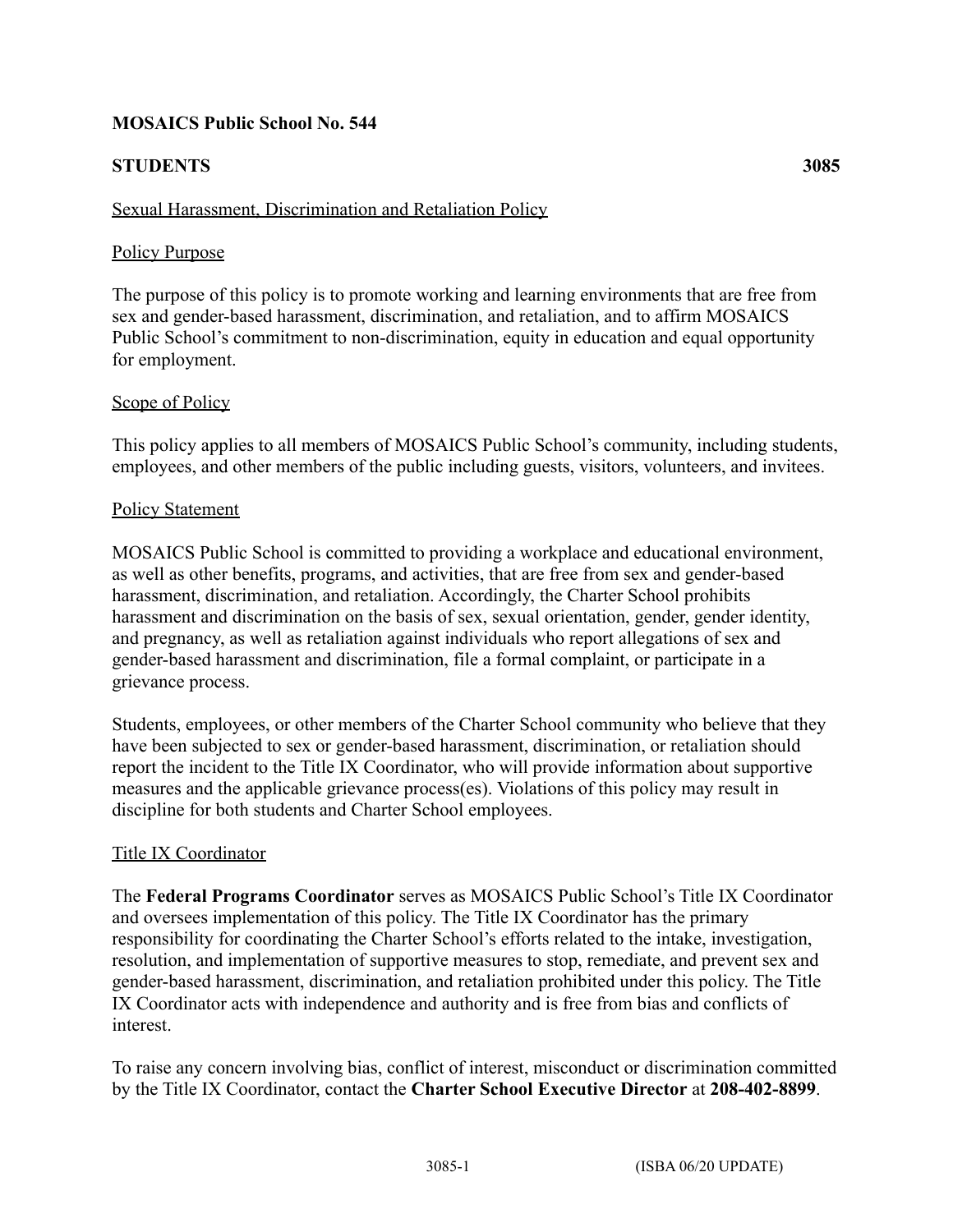If the Charter School's Title IX Coordinator is the subject of any complaint regarding sex or gender-based harassment or has an apparent bias or conflict of interest regarding such a case, another person shall be appointed to act as the Title IX Coordinator for handling that case. Such appointees may include, but are not limited to:

- 1. The Title IX Coordinator of another school Charter School which the Charter School has an agreement with;
- 2. Another employee of the Charter School who is qualified and trained to address the matter, such as a deputy Title IX Coordinator;
- 3. A qualified and trained individual who enters into a professional services contract with the Charter School; including but not limited to the Charter School's legal counsel and/or contracted Human Resources or Title IX professionals.

Concerns of bias, conflict of interest, misconduct, or discrimination committed by any other official involved in the implementation of this policy or related grievance processes should be raised with the Title IX Coordinator.

## Mandatory Reporters

MOSAICS Public School has classified all employees as mandatory reporters of any knowledge they have that a member of the Charter School community experienced sex or gender-based harassment, discrimination, and/or retaliation. Accordingly, all Charter School employees must promptly report actual or suspected sex and gender-based harassment, discrimination, and/or retaliation to the Title IX Coordinator. Charter School employees must share with the Title IX Coordinator all known details of a report made to them in the course of their employment, as well as all details of behaviors under this policy that they observe or have knowledge of. Failure of a Charter School employee to report an incident of sex or gender-based harassment, discrimination, or retaliation to the Title IX Coordinator of which they become aware is a violation of this policy and can be subject to disciplinary action for failure to comply.

In addition, Charter School employees must also report allegations of suspected child abuse and/or neglect to either law enforcement or the Idaho Department of Health and Welfare as described in **Policy 5260**.

## Contact Information

Complaints or notice of alleged policy violations, or inquiries about or concerns regarding this policy and related procedures, may be made internally to MOSAICS Public School Title IX Coordinator (or deputies, if applicable) using the contact information below:

**Jennie Moyett** Office of Federal Programs **3121 Lincoln Road Caldwell, ID 83605 208.402.8899 jmoyett@mosaicsps.org**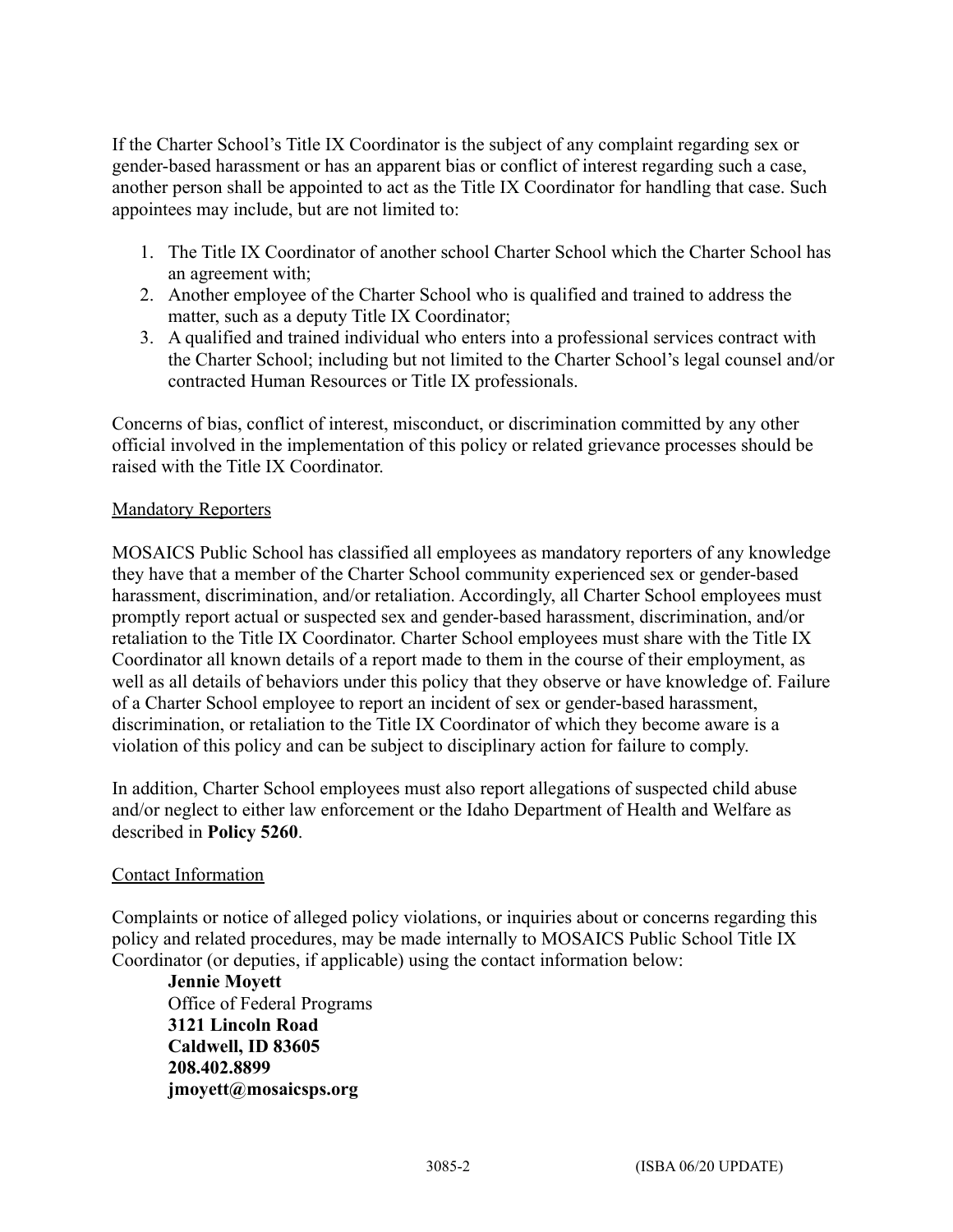#### **mosaicsps.org**

External inquiries can be made to the U.S. Department of Education, Office for Civil Rights, Region 10, using the contact information below:

Seattle Office Office for Civil Rights U.S. Department of Education 915 Second Avenue, #3310 Seattle, WA 98174-1099 OCR.Seattle@ed.gov 1-800-877-8339

## Notice/Formal Complaints of Sex and Gender-Based Harassment, Discrimination, and/or Retaliation

Notice or formal complaints of sex or gender-based harassment, discrimination, and/or retaliation may be made using any of the following options:

- 1. File a complaint with, or give verbal notice to, the Title IX Coordinator (or deputy/deputies, if applicable). Such a report may be made at any time, including during non-business hours, by using the telephone number, email address, or by mail to the office address listed for the Title IX Coordinator (or any other official as listed above).
- 2. Report online, using the reporting form posted at **mosaicsps.org**.
- 3. Report by phone at 208-402-8899.

When notice is received regarding conduct that may constitute Title IX sexual harassment, MOSAICS Public School shall provide information about supportive measures and how to file a formal complaint, as described in 3085P.

A formal complaint means a document filed/signed by the alleged victim or signed by the Title IX Coordinator alleging an individual violated this policy and requesting that the Charter School investigate the allegation(s). As used in this paragraph, the phrase "document filed/signed by the alleged victim" means a document or electronic submission (such as by electronic mail or through an online portal provided for this purpose by the Charter School, if applicable) that contains the alleged victim's physical or digital signature, or otherwise indicates that the alleged victim is the person filing the complaint. For example, an alleged victim may send an email to the Title IX Coordinator, identify themself as the alleged victim and the one sending the email, to file a formal complaint. If notice is submitted in a form that does not meet this standard, the Title IX Coordinator will contact the alleged victim to ensure that it is filed correctly.

Parents and legal guardians of primary and secondary school students who have the legal authority to act on their child's behalf may file a formal complaint on behalf of their child.

#### Grievance Processes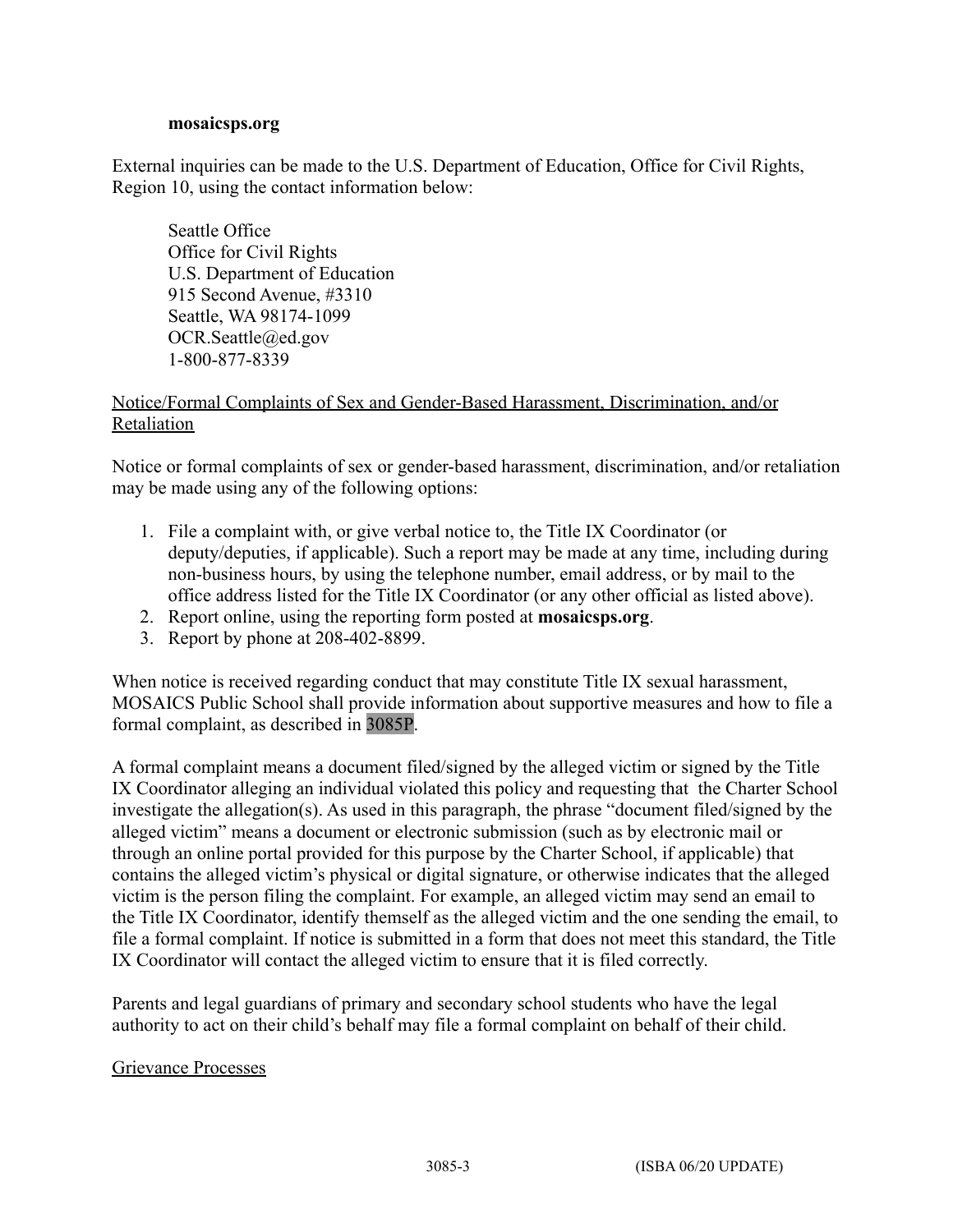When a formal complaint is made alleging that this policy was violated, the allegations are subject to resolution using one of MOSAICS Public School's grievance processes noted below, as determined by the Title IX Coordinator. All processes provide for a prompt, fair, and impartial process.

- 1. For formal complaints regarding conduct that may constitute Title IX sexual harassment involving students or employees, the Charter School will implement procedures detailed in Procedure 3085P.
- 2. For formal complaints regarding sex and gender-based harassment, discrimination and/or retaliation where students are the accused party, and that do not constitute Title IX sexual harassment, the Charter School will implement procedures described in applicable procedures, which may include: Student Code of Conduct, Uniform Grievance Procedure if no adjudication procedures are included in the Student Code of Conduct, General Bullying, Harassment and Intimidation procedures, Relationship Abuse and Sexual Assault Prevention and Response procedures.
- 3. For formal complaints regarding sex and gender-based harassment, discrimination and/or retaliation where employees are the accused party, and that do not constitute Title IX sexual harassment, the Charter School will implement procedures described in applicable procedures, which may include: Uniform Grievance Procedure, Certificated/Non-certificated Staff Grievance Procedure.

| Cross References: | 3270  | <b>Student Records</b>                                 |
|-------------------|-------|--------------------------------------------------------|
|                   | 3270P | <b>Student Records</b>                                 |
|                   | 3285  | Relationship Abuse and Sexual Assault Prevention and   |
|                   |       | Response                                               |
|                   | 3290  | Sexual Harassment/Intimidation of Students             |
|                   | 3295  | Hazing, Harassment, Intimidation, Bullying, Cyber      |
|                   |       | <b>Bullying</b>                                        |
|                   | 3295P | Hazing, Harassment, Intimidation, Bullying, Cyber      |
|                   |       | <b>Bullying</b>                                        |
|                   | 3330  | <b>Student Discipline</b>                              |
|                   | 4120  | Uniform Grievance Procedure                            |
|                   | 4600  | <b>Volunteer Assistance</b>                            |
|                   | 4600P | <b>Volunteer Assistance</b>                            |
|                   | 5240  | Sexual Harassment/Sexual Intimidation in the Workplace |
|                   | 5250  | <b>Certificated Staff Grievances</b>                   |
|                   | 5275  | <b>Adult Sexual Misconduct</b>                         |
|                   | 5500  | Personnel Records                                      |
|                   | 5500P | Procedures for Releasing Personnel Records to Hiring   |
|                   |       | <b>School Charter Schools</b>                          |
|                   | 5800  | Classified Employment, Assignment, and Grievance       |
|                   | 5800P | <b>Classified Employee Grievance Procedure</b>         |